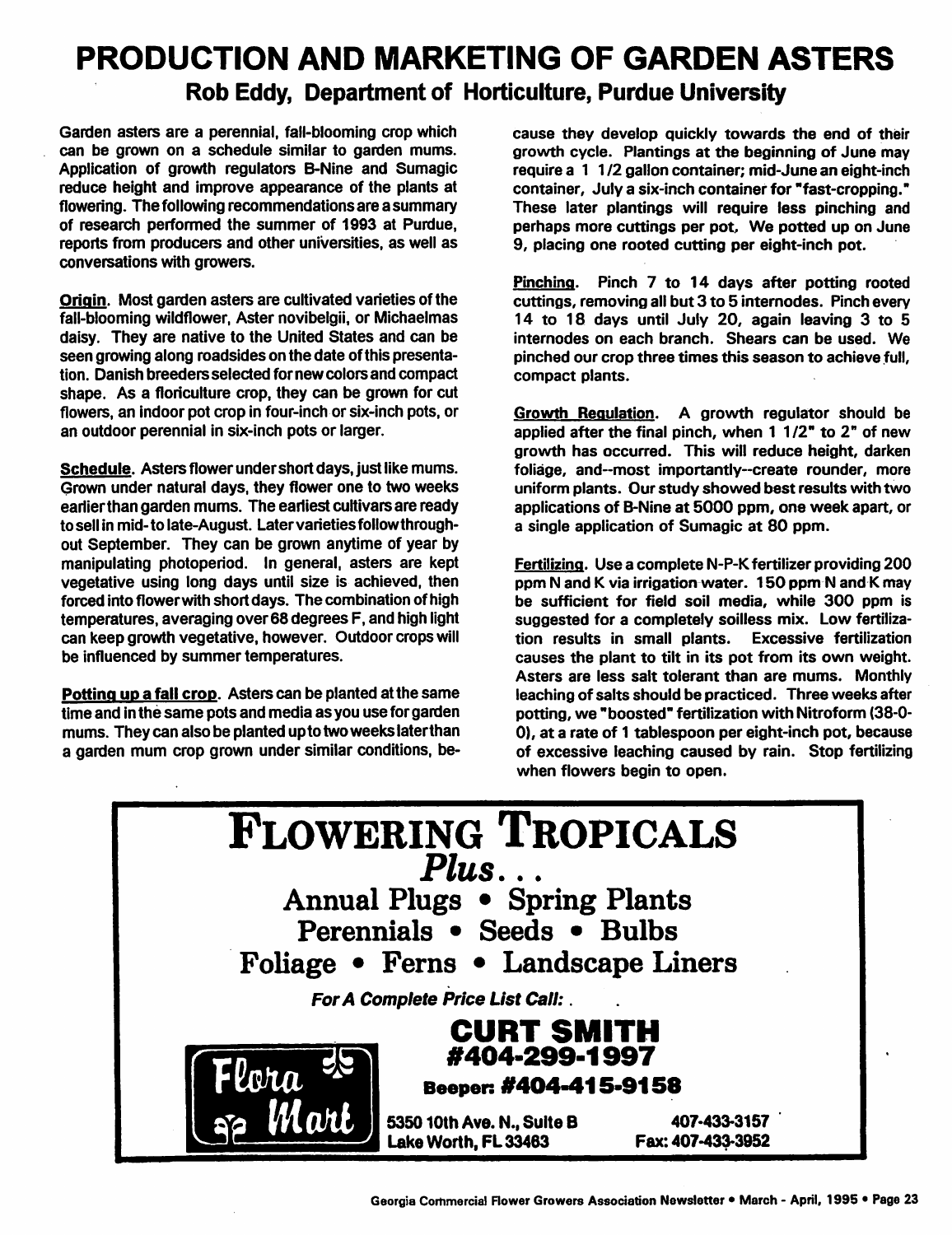*Spacing.* Same as your mums. 18" centers for a six-inch to eight-inch pot.

*Watering.* Though asters are more drought tolerant than garden mums, lack of water can cause yellowing of lower leaves. Use clear water when flowering begins.

*Insects.* Aster has few insect pests. If label allows, use same chemical control as with your mums. For whitefly chemical control (according to 'Tips on the Use of Pesticides on Floriculture Crops,' Ohio Florists Association, February1993)Talstar, Mavrik and Tempo are registered for use on asters.

*Disease.* Rust and Powdery Mildeware a problem. Along with cultural controls, Dithane, Strike, and Triforine are labelled for use in controlling these diseases on aster (according to 'Tips on the Use of Pesticides...'). We did not have to apply any fungicide treatments at Purdue.

*Consumer Care.* Garden asters are truly perennial, even without winter mulching. They will grow vigorously to 3 feet high and 3 feet wide, given room, so make sure your customers understand this growth habit before placing them in their own garden. They may need division every three years. Asters in the garden will start blooming later than they do in pots, often providing frost-proof color into November.

*Bee Alert.* Bees are very attracted to these flowers. Sell with only one-quarter of the blossoms open to prevent problems with bees.

Varieties. See Table <sup>1</sup> for list.

Marketing. Garden asters provide another flowering crop to boose your fall sales. Along with garden mums, flower ing cabbage and kale, pansies and other cool season annuals, they can complete your product line. Though they can be grown on a schedule similar to garden mums, they are a new crop and should have their special features heralded. If you present them to your customers just like mums, then you cannot expect to receive a better price than for your mums. In fact, you may have to offer them at a lower price just to get your customers to give them a try. Here are some reasons why asters are special, and deserve a special price:

*-New Product.* There is always excitement over some thing new. Your competitors probably won't have them, either.

*-New Colors.* Blue has never been available in a garden mum, so this color is sure to draw attention, as will the bold red varieties.

*-Late Blooming.* Color holds up into November on some varieties.

*—Unique Habit.* Few varieties achieve the perfect globe shape, but customers may like their natural, "wildflower" appearance. Planted in the garden, 'Blue Butterfly' looks as if it has been there all summer.



Georgia Commercial Flower Growers Association Newsletter • March - April, 1995, • Page 24